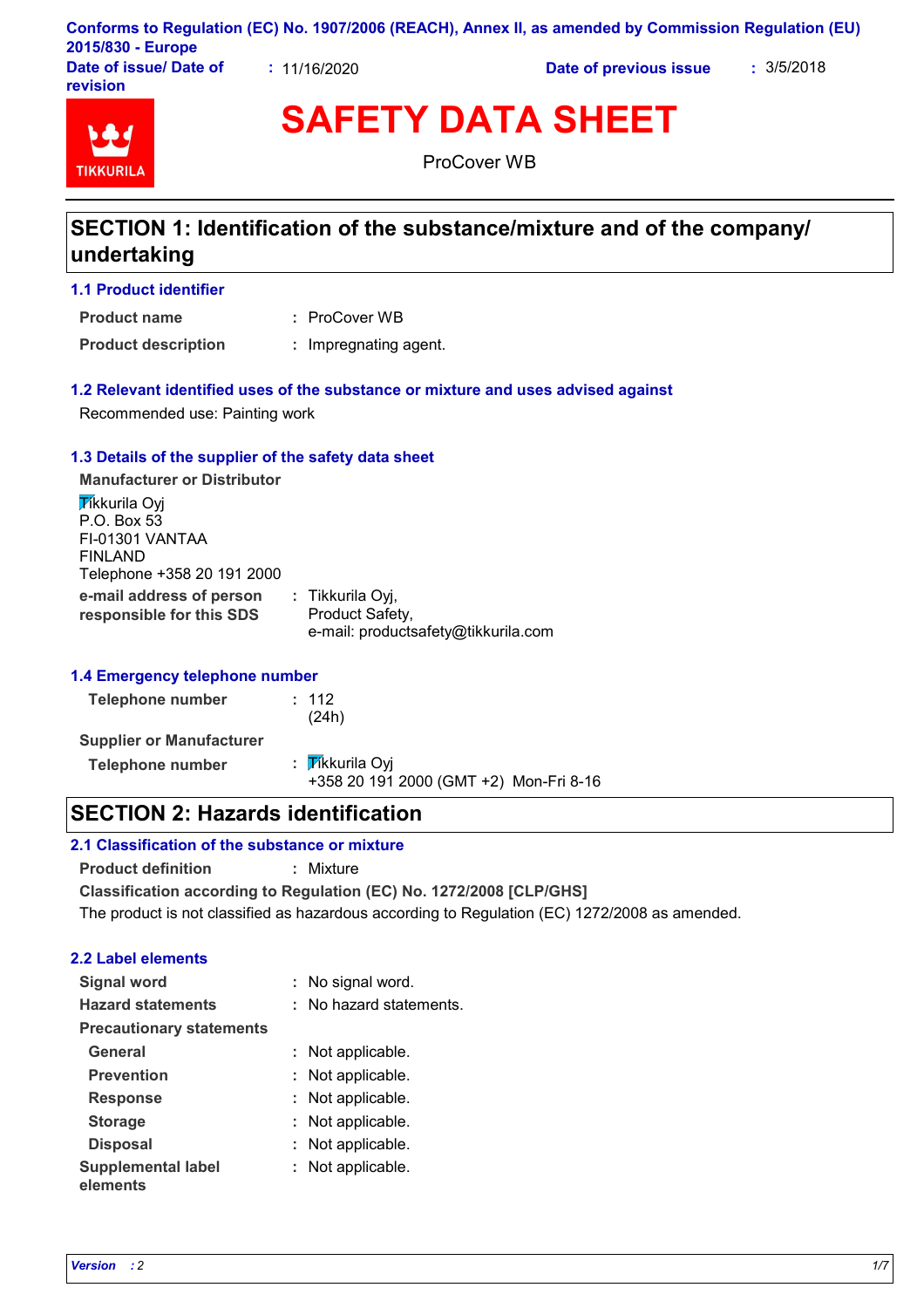## **2.3 Other hazards**

**Other hazards which do : not result in classification** : None known.

## **SECTION 3: Composition/information on ingredients**

## **3.2 Mixtures :** Mixture

There are no ingredients present which, within the current knowledge of the supplier and in the concentrations applicable, are classified as hazardous to health or the environment, are PBTs or vPvBs or have been assigned a workplace exposure limit and hence require reporting in this section.

## **SECTION 4: First aid measures**

## **4.1 Description of first aid measures**

| General             | : In all cases of doubt, or when symptoms persist, seek medical attention. Show this<br>safety data sheet or label to the doctor if possible.                                                        |
|---------------------|------------------------------------------------------------------------------------------------------------------------------------------------------------------------------------------------------|
| Eye contact         | : Check for and remove any contact lenses. Immediately flush eyes with plenty of<br>lukewarm water, keeping eyelids open. Continue to rinse for at least 15 minutes.                                 |
| <b>Inhalation</b>   | : Remove to fresh air.                                                                                                                                                                               |
| <b>Skin contact</b> | : Wash skin thoroughly with soap and water or use recognized skin cleanser. Do<br>NOT use solvents or thinners.                                                                                      |
| Ingestion           | : If accidentally swallowed rinse the mouth with plenty of water (only if the person is<br>conscious). If significant amounts have been swallowed or if symptoms persist,<br>seek medical attention. |

## **4.2 Most important symptoms and effects, both acute and delayed**

See Section 11 for more detailed information on health effects and symptoms.

## **4.3 Indication of any immediate medical attention and special treatment needed**

None.

## **SECTION 5: Firefighting measures**

#### **5.1 Extinguishing media**

| Suitable extinguishing            | : Use an extinguishing agent suitable for the surrounding fire. Recommended: |
|-----------------------------------|------------------------------------------------------------------------------|
| media                             | Alcohol resistant foam, $CO2$ , powders or water spray/mist.                 |
| Unsuitable extinguishing<br>media | : Do not use a direct water jet that could spread the fire.                  |

#### **5.2 Special hazards arising from the substance or mixture**

| <b>Hazards from the</b><br>substance or mixture | : This product is not classified as flammable. Fire will produce dense black smoke.<br>Exposure to decomposition products may cause a health hazard.          |  |
|-------------------------------------------------|---------------------------------------------------------------------------------------------------------------------------------------------------------------|--|
| <b>Hazardous combustion</b><br>products         | : When exposed to high temperatures, hazardous decomposition products may be<br>produced, such as carbon monoxide and dioxide, smoke, oxides of nitrogen etc. |  |

## **5.3 Advice for firefighters**

| <b>Special protective actions</b><br>for fire-fighters   | Use water spray to keep fire-exposed containers cool. Do not release runoff from<br>fire to drains or watercourses. |
|----------------------------------------------------------|---------------------------------------------------------------------------------------------------------------------|
| <b>Special protective</b><br>equipment for fire-fighters | : Appropriate breathing apparatus may be required.                                                                  |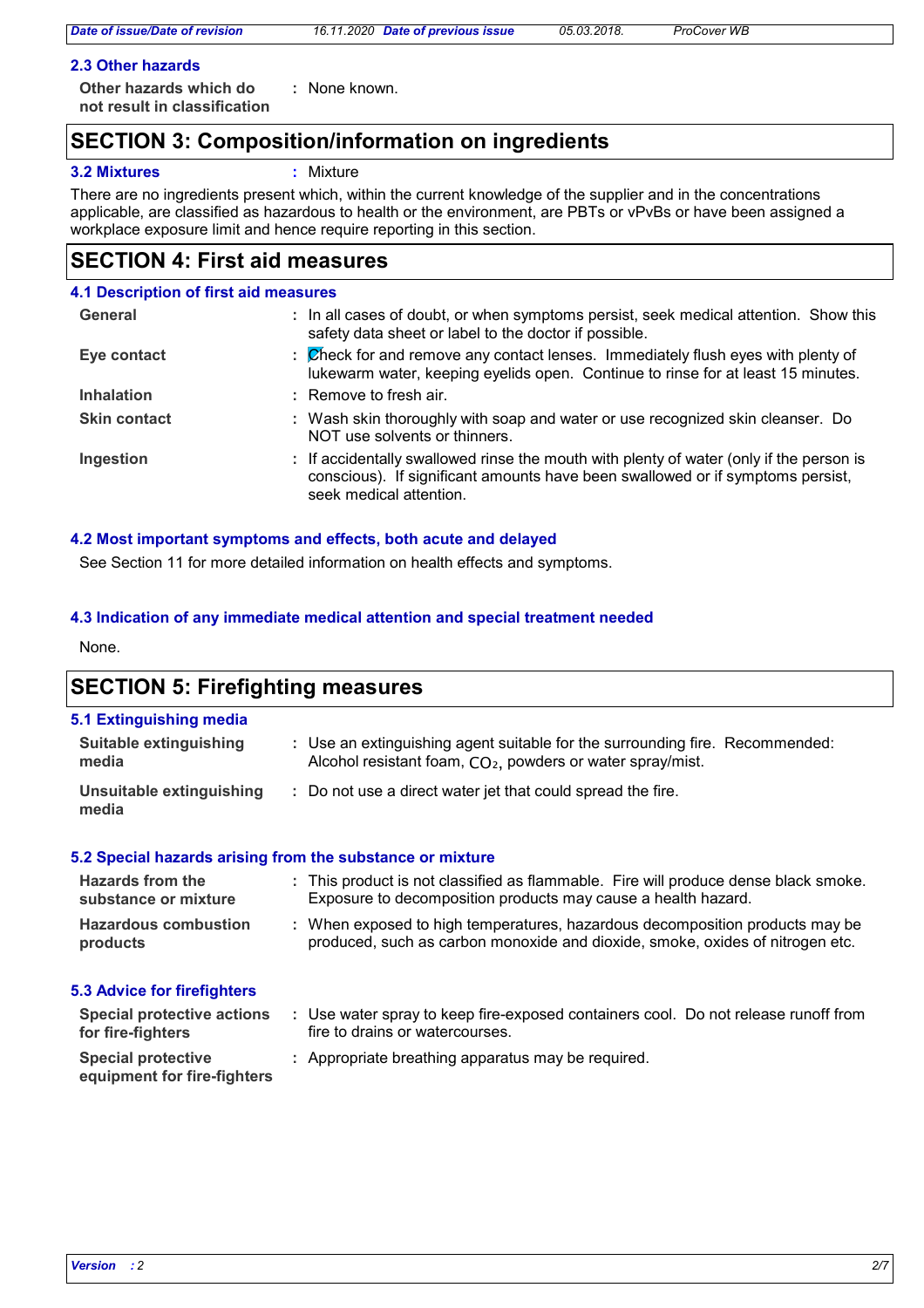*Date of issue/Date of revision 16.11.2020 Date of previous issue 05.03.2018. ProCover WB*

## **SECTION 6: Accidental release measures**

| <b>6.1 Personal precautions,</b><br>protective equipment and<br>emergency procedures | : Refer to protective measures listed in sections 7 and 8.                                                                                                                                                                                                               |
|--------------------------------------------------------------------------------------|--------------------------------------------------------------------------------------------------------------------------------------------------------------------------------------------------------------------------------------------------------------------------|
| <b>6.2 Environmental</b><br>precautions                                              | : Do not allow to enter drains, water courses or soil.                                                                                                                                                                                                                   |
| 6.3 Methods and materials<br>for containment and<br>cleaning up                      | : Contain and collect spillage with non-combustible, absorbent material e.g. sand,<br>earth, vermiculite or diatomaceous earth and place in container for disposal<br>according to local regulations. Preferably clean with water or detergent. Avoid using<br>solvents. |
| 6.4 Reference to other<br><b>sections</b>                                            | : See Section 1 for emergency contact information.<br>See Section 13 for additional waste treatment information.                                                                                                                                                         |

## **SECTION 7: Handling and storage**

| <b>7.1 Precautions for safe</b><br>handling                                   | Skin contact with the product and exposure to spray mist and vapor should be<br>avoided. Avoid contact with skin and eyes. Avoid inhalation of dust from sanding.<br>See Section 8 for information on appropriate personal protective equipment. Eating,<br>drinking and smoking should be prohibited in areas where this material is handled<br>and stored. Wash hands before breaks and immediately after handling the product.                      |
|-------------------------------------------------------------------------------|--------------------------------------------------------------------------------------------------------------------------------------------------------------------------------------------------------------------------------------------------------------------------------------------------------------------------------------------------------------------------------------------------------------------------------------------------------|
| <b>7.2 Conditions for safe</b><br>storage, including any<br>incompatibilities | : Store away from direct sunlight in a dry, cool and well-ventilated area, away from<br>incompatible materials (see Section 10). Keep container tightly closed. Containers<br>that have been opened must be carefully resealed and kept upright to prevent<br>leakage. Do not store in unlabeled containers. Recommended storage temperature<br>is $+5^{\circ}$ C $+25^{\circ}$ C. Do not allow to freeze. Store in accordance with local regulations. |
| 7.3 Specific end use(s)                                                       | : None.                                                                                                                                                                                                                                                                                                                                                                                                                                                |

## **SECTION 8: Exposure controls/personal protection**

## Recommended monitoring : If this product contains ingredients with exposure limits, personal, workplace **procedures** No exposure limit value known. **Occupational exposure limits** atmosphere or biological monitoring may be required to determine the effectiveness of the ventilation or other control measures and/or the necessity to use respiratory protective equipment. **PNECs 8.1 Control parameters DNELs/DMELs** No DNELs/DMELs available. No PNECs available.

#### **8.2 Exposure controls**

**Appropriate engineering controls**

Provide adequate ventilation. Comply with the health and safety at work laws.

#### **Individual protection measures**

**Eye/face protection :**

 $\frac{1}{2}$   $\frac{1}{2}$  Safety eyewear should be used when there is a likelihood of exposure. Use safety eyewear (EN166), especially during spray-application.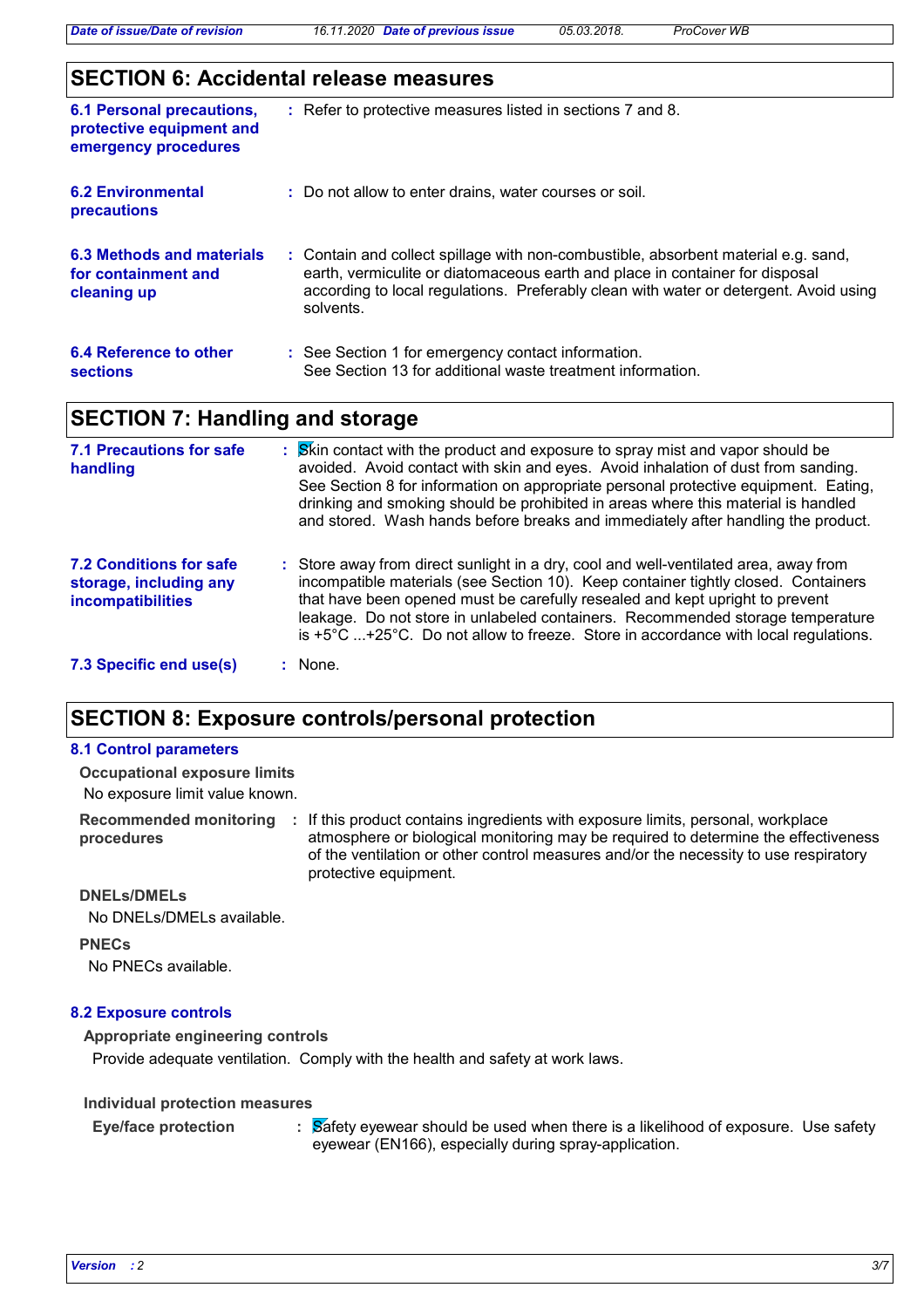| Date of issue/Date of revision | 16.11.2020 Date of previous issue<br>05.03.2018.<br>ProCover WB                                                                                                                                                                                                                                                                                                                            |  |  |  |  |
|--------------------------------|--------------------------------------------------------------------------------------------------------------------------------------------------------------------------------------------------------------------------------------------------------------------------------------------------------------------------------------------------------------------------------------------|--|--|--|--|
| <b>Hand protection</b>         | : Wear protective gloves. Gloves should be replaced regularly and if there is any<br>sign of damage to the glove material. The instructions and information provided by<br>the glove manufacturer on use, storage, maintenance and replacement must be<br>followed.<br>Recommended glove material (EN374):<br>> 8 hours (breakthrough time): nitrile rubber<br>Not recommended: PVA gloves |  |  |  |  |
| <b>Skin protection</b>         | : Wear appropriate personal protective clothing to prevent skin contact.                                                                                                                                                                                                                                                                                                                   |  |  |  |  |
| <b>Respiratory protection</b>  | : If ventilation during spray-application is inadequate, use respirators with<br>combination filter AP, gas/dust filter (EN405:2001). Wear a respirator with type P2<br>filter during sanding (EN149:2001). Be sure to use an approved/certified respirator<br>or equivalent. Check that mask fits tightly and change filter regularly.                                                    |  |  |  |  |

## **SECTION 9: Physical and chemical properties**

| 9.1 Information on basic physical and chemical properties  |    |                                                          |
|------------------------------------------------------------|----|----------------------------------------------------------|
| <b>Appearance</b>                                          |    |                                                          |
| <b>Physical state</b>                                      |    | : Liquid.                                                |
| Color                                                      |    | Clear.                                                   |
| Odor                                                       |    | $:$ Mild.                                                |
| Odor threshold                                             |    | : Not relevant for the hazard assessment of the product. |
| pH                                                         |    | : Not relevant for the hazard assessment of the product. |
| Melting point/freezing point                               |    | $: 0^{\circ}$ C (water)                                  |
| Initial boiling point and<br>boiling range                 |    | $: 100^{\circ}$ C (water)                                |
| <b>Flash point</b>                                         |    | $:$ >100 °C                                              |
| <b>Evaporation rate</b>                                    |    | : Not relevant due to the nature of the product.         |
| <b>Flammability (solid, gas)</b>                           |    | : Not applicable. Product is a liquid.                   |
| <b>Upper/lower flammability or</b><br>explosive limits     |    | : No flammable ingredients present.                      |
| Vapor pressure                                             |    |                                                          |
|                                                            |    | : 3.2 kPa [room temperature] (water)                     |
| <b>Vapor density</b>                                       |    | : Not relevant for the hazard assessment of the product. |
| <b>Density</b>                                             | ÷. | 1 $q/cm3$                                                |
| Solubility(ies)                                            |    | : Miscible in water.                                     |
| Partition coefficient: n-octanol/: Not available.<br>water |    |                                                          |
| <b>Auto-ignition temperature</b>                           |    | : Not relevant due to the nature of the product.         |
| <b>Decomposition temperature</b>                           |    | : Not relevant for the hazard assessment of the product. |
| <b>Viscosity</b>                                           |    | : Not relevant for the hazard assessment of the product. |
| <b>Explosive properties</b>                                |    | : No explosive ingredients present.                      |

## **9.2 Other information**

No additional information.

| <b>SECTION 10: Stability and reactivity</b> |                                                                                   |  |
|---------------------------------------------|-----------------------------------------------------------------------------------|--|
| <b>10.1 Reactivity</b>                      | $\therefore$ See Section 10.5.                                                    |  |
| <b>10.2 Chemical stability</b>              | : Stable under recommended storage and handling conditions (see Section 7).       |  |
| 10.3 Possibility of<br>hazardous reactions  | : Under normal conditions of storage and use, hazardous reactions will not occur. |  |
| <b>10.4 Conditions to avoid</b>             | : Avoid extreme heat and freezing.                                                |  |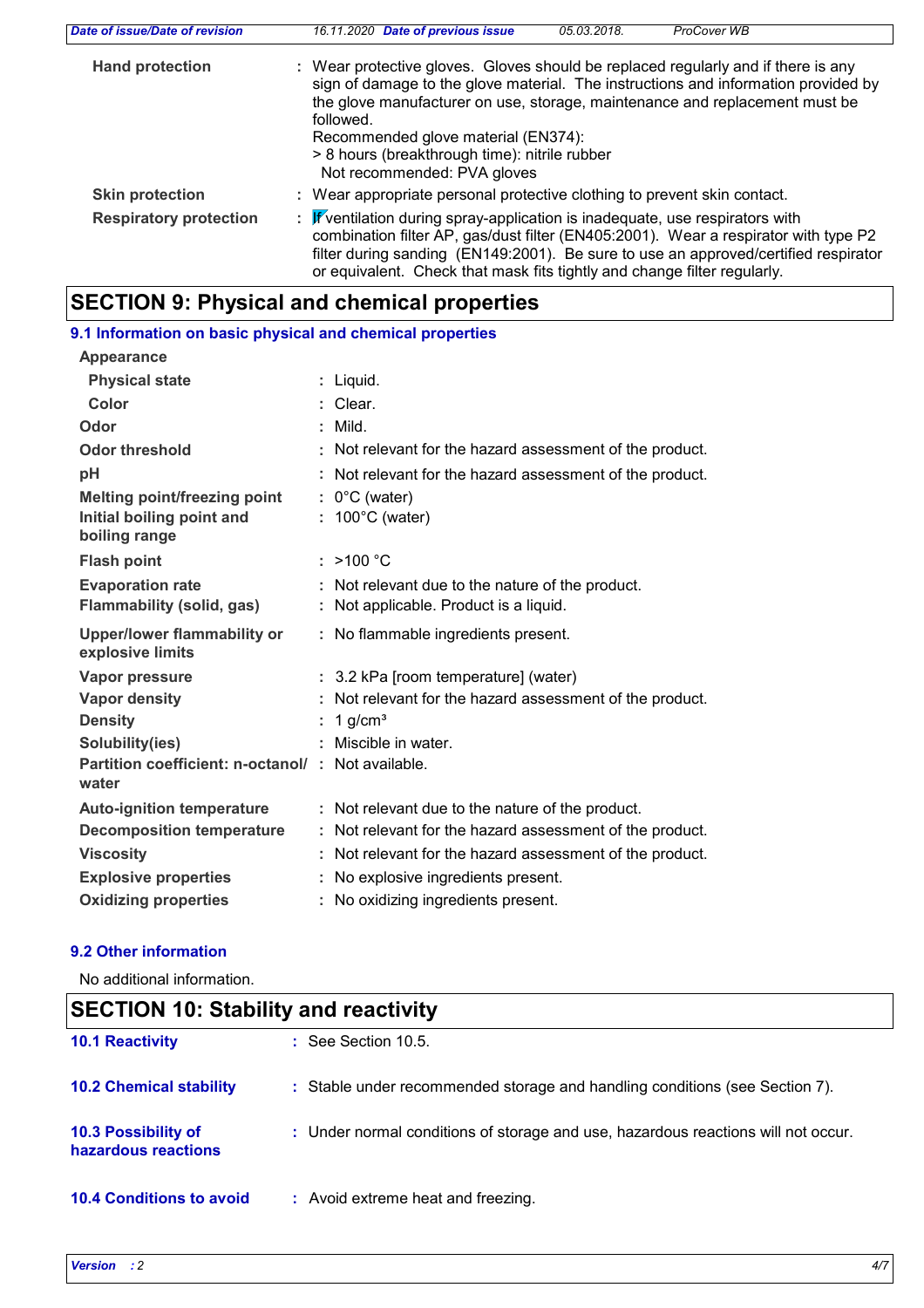| Date of issue/Date of revision                  | 16.11.2020 Date of previous issue                                                                                                                             | 05.03.2018. | ProCover WB |  |
|-------------------------------------------------|---------------------------------------------------------------------------------------------------------------------------------------------------------------|-------------|-------------|--|
| 10.5 Incompatible materials                     | Keep away from the following materials to prevent strong exothermic reactions:<br>oxidizing agents<br>strong acids<br>strong alkalis                          |             |             |  |
| <b>10.6 Hazardous</b><br>decomposition products | : When exposed to high temperatures, hazardous decomposition products may be<br>produced, such as carbon monoxide and dioxide, smoke, oxides of nitrogen etc. |             |             |  |

## **SECTION 11: Toxicological information**

## **11.1 Information on toxicological effects**

There is no testdata available on the product itself.

The product is not classified as hazardous according to Regulation (EC) 1272/2008 as amended.

Long term exposure to spray mist may produce respiratory tract irritation. Prolonged or repeated contact can defat the skin and lead to irritation, cracking and/or dermatitis.

**Acute toxicity Carcinogenicity Mutagenicity Teratogenicity Reproductive toxicity Irritation/Corrosion Sensitization** Not classified. Not classified. Not classified. Not classified. Not classified. Not classified.

Not classified.

**Specific target organ toxicity (single exposure)**

Not classified.

**Specific target organ toxicity (repeated exposure)**

Not classified.

**Aspiration hazard** Not classified.

## **SECTION 12: Ecological information**

Ecological testing has not been conducted on this product. Do not allow to enter drains, water courses or soil.

The product is not classified as environmentally hazardous according to Regulation (EC) 1272/2008.

| <b>12.1 Toxicity</b><br>Not available.                 | : No specific data.     |
|--------------------------------------------------------|-------------------------|
| 12.2 Persistence and<br>degradability                  | No specific data.<br>t. |
| <b>12.3 Bioaccumulative</b><br>potential               | No specific data.<br>t. |
| <b>12.4 Mobility in soil</b>                           |                         |
| Soil/water partition<br>coefficient (K <sub>oc</sub> ) | : Not available.        |
| <b>Mobility</b>                                        | Not available.          |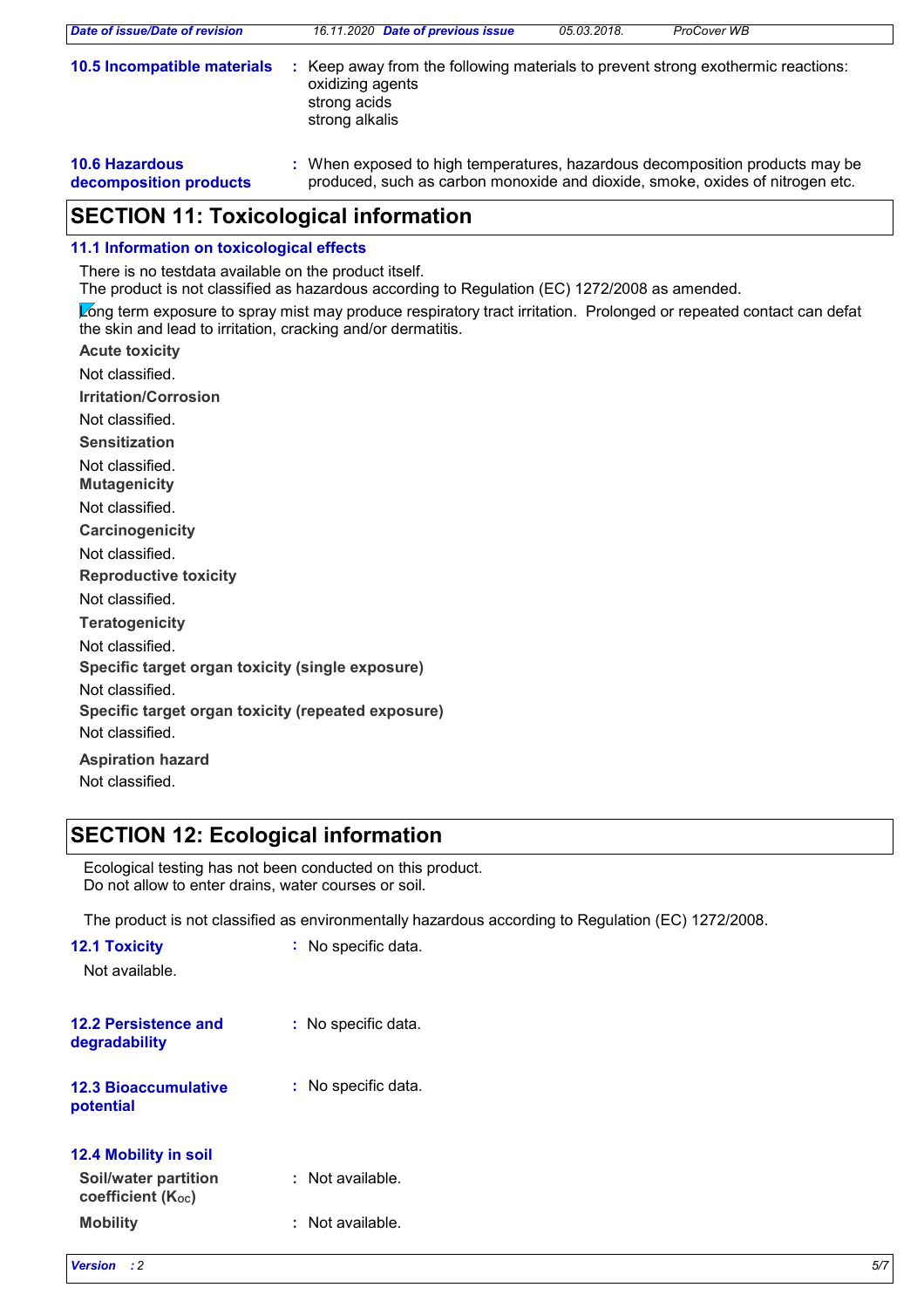#### **12.5 Results of PBT and vPvB assessment**

This mixture does not contain any substances that are assessed to be a PBT or a vPvB.

| 12.6 Other adverse effects | Not available. |
|----------------------------|----------------|
|----------------------------|----------------|

## **SECTION 13: Disposal considerations**

#### **13.1 Waste treatment methods**

**Product**

**Methods of disposal :**

Gather residues into waste containers. Liquid residue must not be emptied into drains or sewage system, but handled in accordance with national regulations. Product residues should be left at special companies which have permission for gathering this kind of wastes.

#### **European waste catalogue (EWC)**

| Waste code | <b>Waste designation</b>                                       |
|------------|----------------------------------------------------------------|
| 08 01 12   | waste paint and varnish other than those mentioned in 08 01 11 |

If this product is mixed with other wastes, the original waste product code may no longer apply and the appropriate code should be assigned. For further information, contact your local waste authority.

#### **Packaging**

| <b>Methods of disposal</b> | : Empty packaging should be recycled or disposed of in accordance with national |
|----------------------------|---------------------------------------------------------------------------------|
|                            | regulations.                                                                    |

**Special precautions :** No additional information.

## **SECTION 14: Transport information**

This product is not regulated for carriage according to ADR/RID, IMDG, IATA.

|                                                | <b>ADR/RID</b>           | <b>IMDG</b>    | <b>IATA</b>    |
|------------------------------------------------|--------------------------|----------------|----------------|
| 14.1 UN number                                 | Not regulated.           | Not regulated. | Not regulated. |
| 14.2 UN proper<br>shipping name                |                          | -              |                |
| <b>14.3 Transport</b><br>hazard class(es)      | $\overline{\phantom{a}}$ | -              |                |
| 14.4 Packing<br>group                          |                          | -              |                |
| 14.5<br><b>Environmental</b><br><b>hazards</b> | No.                      | No.            | No.            |

| 14.6 Special precautions for : |  |
|--------------------------------|--|
| user                           |  |

**Transport within user's premises:** always transport in closed containers that are **:** upright and secure. Ensure that persons transporting the product know what to do in the event of an accident or spillage.

**14.7 Transport in bulk according to IMO instruments :** Not available.